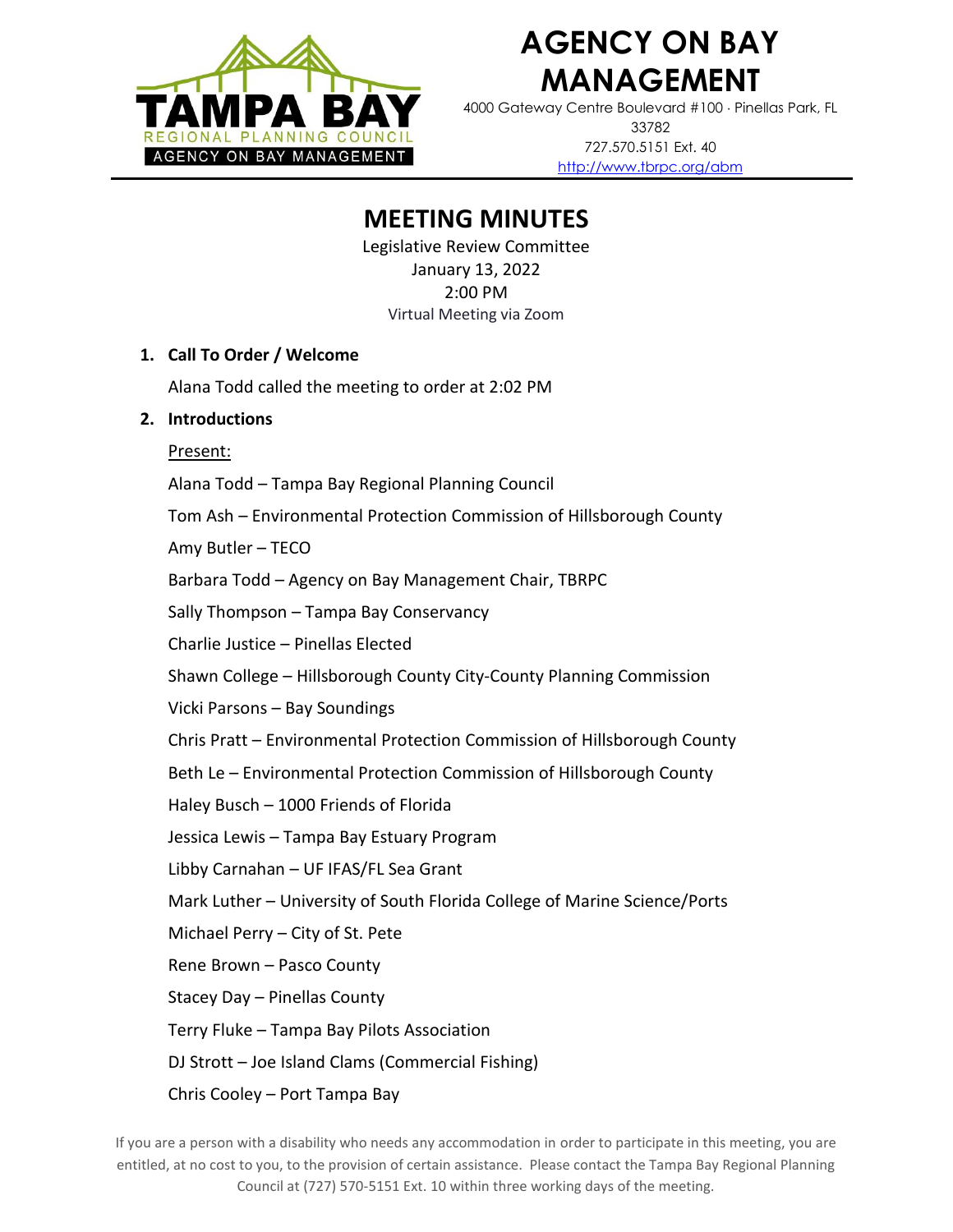Shannon Herbon – FDEP

Maya Burke – Tampa Bay Estuary Program

Courtney Vandenberg – Pinellas Elected

Melanie Grillone – Tampa Bay Watch

### **3. Public Comment / Announcements**

- The Florida Regional Councils Meeting is taking place on January 14, 2022.
- USF is seeking funds for a new campus center via legislation. This year Dr. Luther is teaching an Ocean Policy course with students that could assist this committee.

### **4. Strategic Planning: Committee Membership** – *Entire Committee*

The LR Committee will review membership, compiling a list of potential members for outreach and identifying entities that track state and federal legislation.

This year, the Legislative Review Committee will focus on member recruitment, building the committee, tracking bills, strengthening its knowledge of the legislative process, and potentially exploring community outreach and education.

The Committee reviewed the [Agency on Bay Management](http://www.tbrpc.org/wp-content/uploads/2022/01/ABM-Process-Map.pdf)'s approval process. Emergency meetings for the full ABM and the LR Committee are up to the discretion of their respective chairs. Quorum would be required, and virtual attendance does count for the ABM.

The Committee edited [a list](https://docs.google.com/spreadsheets/d/1yXxd3Fo4IGnqM2Uybpq6zAswrLBrO7xPxsJeCo4PYm0/edit?usp=sharing) of potential members and legislation tracking entities for outreach. It was suggested that the list be organized according to the member's ability to advocate. In addition, it was suggested that Alana reach out to legislation contacts for each city and county.

The TBRPC's Communications Planner created a [new member flyer](http://www.tbrpc.org/wp-content/uploads/2022/01/ABM-flyer_2022.pdf) for the ABM to assist with outreach.

### **5. 2022 Legislative Session & Priorities** – *Haley Busch, 1000 Friends of Florida*

The Committee will explore the legislative process and discuss priorities for the 2022 Florida Legislative Session.

Hayley Bush provided a presentation of the key dates for the 2022 FL Legislative Session and an overview of the legislative process and major bills relevant to the ABM.

The Committee compiled a [Legislation Watchlist](http://www.tbrpc.org/wp-content/uploads/2022/01/2022-Legislation-Watchlist.pdf) for Tampa Bay, which includes neutral descriptions of legislation that could impact Tampa Bay. The group discussed the best ways of disseminating the list considering the necessary approval process for taking positions on issues. It was decided that the list should stay objective, as information sharing is valuable alone.

For federal issues, the Waters of the US (WOTUS) rule is being revised again [https://www.epa.gov/system/files/documents/2021-12/revised-definition-of](https://www.epa.gov/system/files/documents/2021-12/revised-definition-of-wotus_nprm_december2021.pdf)[wotus\\_nprm\\_december2021.pdf](https://www.epa.gov/system/files/documents/2021-12/revised-definition-of-wotus_nprm_december2021.pdf)